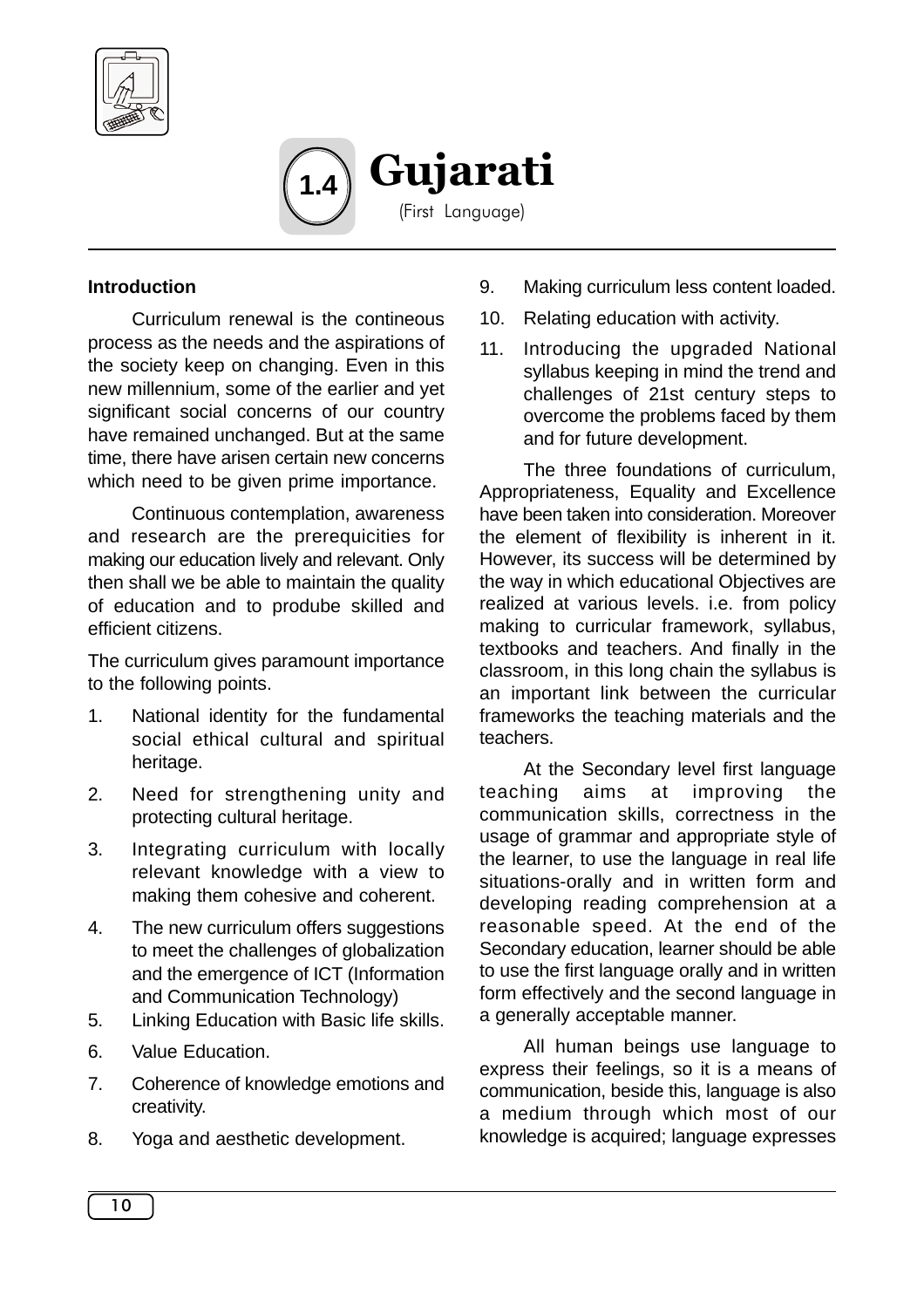

our ideas, views, and other imagination. With the language we celebrate our trend and tradition.

Development of language is ultimately stimulated by our cultural heritage and the needs of social development, but we would not overlook the reverse dependence either. Human society can not do without language as the most important, most perfect and universal means of communication, expression of thoughts and accumulation and means of expression. It is equally important to realize that languages are not discrete objects our theme almost frozen in time and space, both physical and mental

The syllabi in Gujarati have been set to introduce the aims and to achieve the goal set by M.S.B.S and H.S.E. It enhances the basic language abilities like learning, speaking, reading, writing and thinking. For this purpose syllabus is prepared as per the age class and standards. The basic aim is to introduce. 'Linguistic Units' and to develop linguistic skills of the students.

Last but not the least it is hoped that this will cater to the needs of the present education systems for which it is formulated.

#### **Objectives**

To enable the students to

- 1. Understand Gujarati literature and increase competenby to analyse different aspects of literature.
- 2. Develop competenby to pronounce effectively and properly.
- 3. Increase vocabulary of the students and to make use of the same.
- 4. Increase competency to study other subjects through mother tongue.
- 5. Add to their vocabulary and modes of expression in their mother tongue.
- 6. To develop awareness of unity in diversity.
- 7. Increase the ability to use Gujarati with proper use of grammar.
- 8. Increase competency of listening, speaking, reading, writing and thinking
- 9. Respect India's historical, geographical and cultural heritage.
- 10. Increase the knowledge, to motivate the students for extra reading.
- 11. Know different types of literature and maintain their values.
- 12. Participate in different cultural program in mothertongue.
- 13. Develop the art of appreciation.
- 14. Increase cultural, moral and spiritual values through literature.
- 15. Improve their power of expression.
- 16. Develop scientific approach, self reliance and respect for all religions.
- 17. Develop originality, imagination power, creativity and appreciation of beauty.
- 18. Motivate students to use library.
- 19. Make students independent for future vocational life.
- 20. Prepare students to face and solve all natural calamities.
- 21. Understand the beauty of script.
- 22. Motivate the students to use reference books.
- 23. Encourage students for self-study.
- 24. Encourage students to prepare different projects.
- 25. Make learning process more interesting and joyful.
- 26. Encourage students to use Gujarati effectively and spontaneously.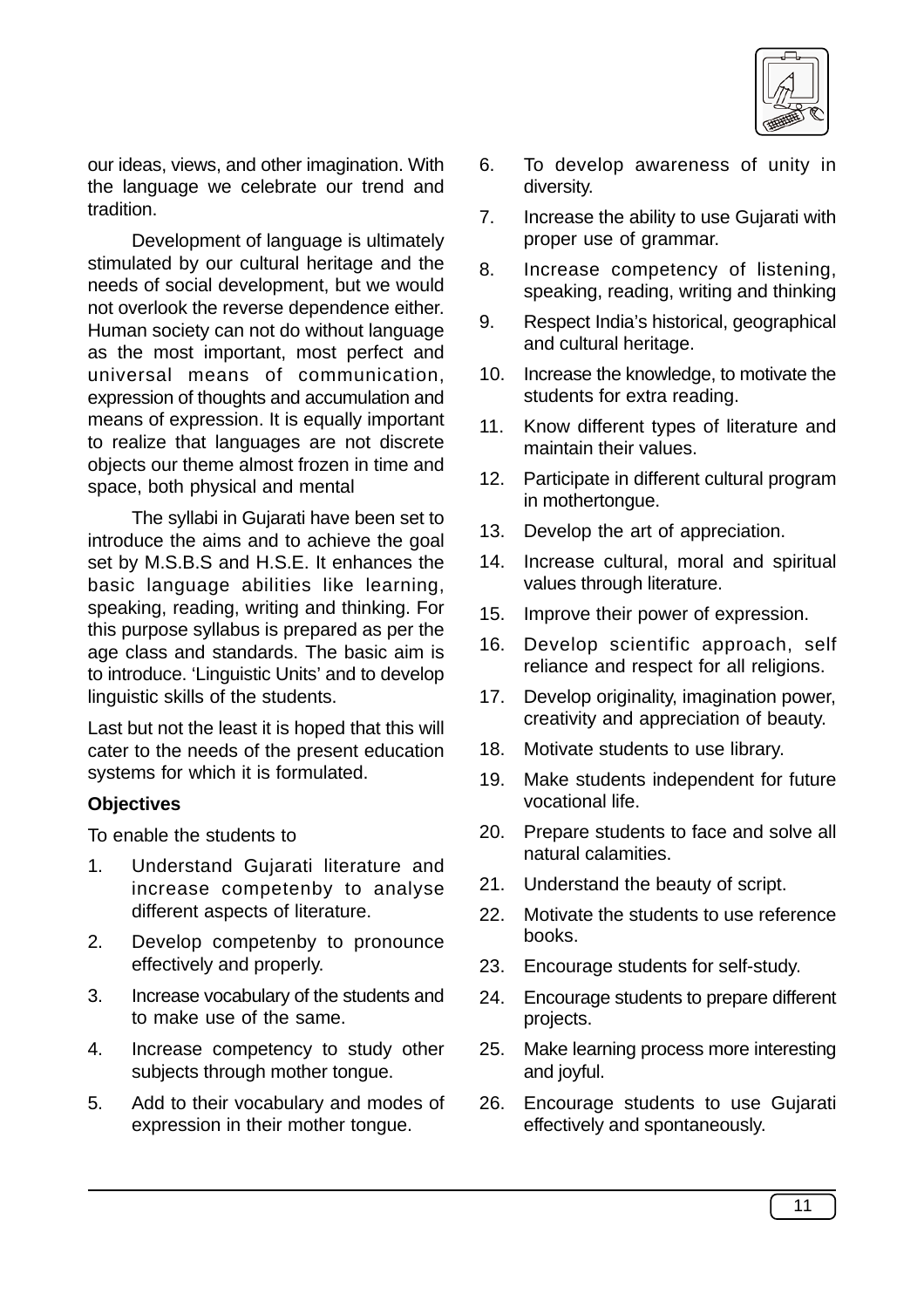

- 27. Increase competency of writing and oral expressions.
- 28. Develop skill of information technology.

# **Spebific Objectives**

#### **1. Listening Skill**

To enable the students to

- 1. Develop ability to listen with understanding to conversations, lectures, discussions, talks and various programmes presented through mass media and also activate ability to share Ideas.
- 2. Develop ability to listen to others with patience.
- 3. Understand speaker's satire and humor.
- 4. Develop concentration power.

#### **2. Narration Skill**

To enable the students to

- 1. Use correct words with proper pronounciation.
- 2. Develop fluency in expressing their ideas.
- 3. Be good speakers of the language.
- 4. Develop their ability to express ideas spontaneously.

#### **3. Reading**

To enable the students to

- 1. Read about the short prose passage, dialogues and poems with proper pronounciation, and intonation.
- 2. Enrich vocabulary with the help of the knowledge of different types of literature.
- 3. Develop interest in literature through reading.
- 4. Make use of dictionaries and other reference materials.

5. Acquire skill of silent reading and understanding.

### 4. **Writing**

To enable the students to

- 1. Use appropriate words and know the beauty of script.
- 2. Use dictionary.
- 3. Develop ability of comprehension and writing skill.
- 4. develop creativity.
- 5. Acquire knowledge of the basic structure of the language idioms, figure of speech, phrases and proverbs.

### **5. Thinking**

To enable the students to

- 1. Express their opinion about different aspect of literature.
- 2. Motivate students for comparative study.
- 3. Express their ideas and views for or against
- 4. motivate students to think independently.

# **6. Understanding**

To enable the students to

- 1. Develop oral skills to enable them to answer questions and narrate incidentsexperiences in a discussion mode; express ideas correctly and clearly with confidence.
- 2. Have a knowledge of dignity of labour.
- 3. Be aware about the problems like regionality, superstitions, population growth, pollution, terrorisim, corruption, etc.

# 7. **Conversation**

To enable the students to

1. participate in debates, discussions,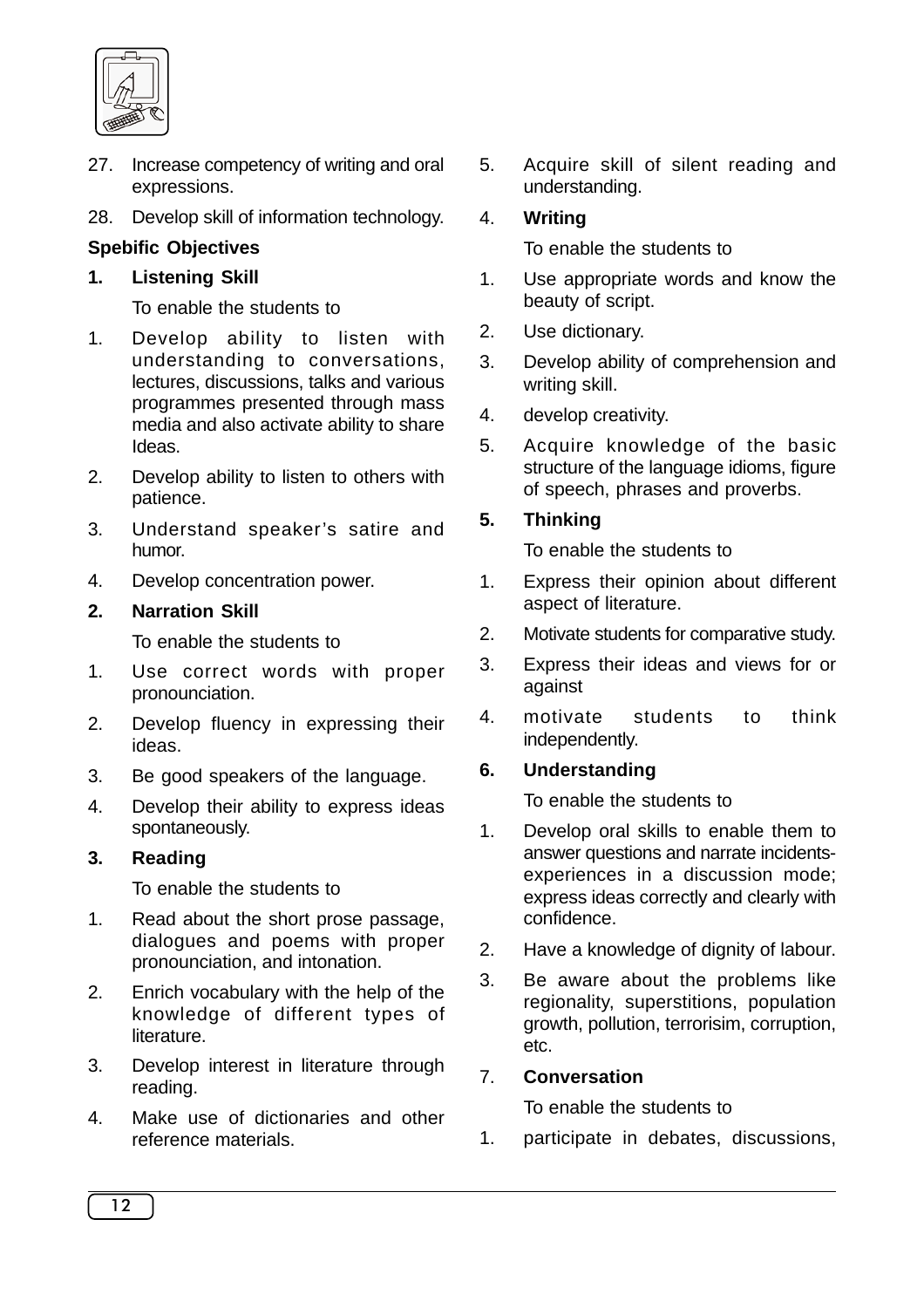

elocution, drama, etc.

- 2. develop oral skills to enable students answer questions and narrate incidents. Develop confidence in discussing and express ideas, feelings correctly and clearly.
- 3. express their views on different subjects like social, political, scientific and cultural issues, etc.
- 4. introduce guest, express vote of thanks, etc.

# **8. Grammar**

To enable the students to

- 1. understand and know the basic rules of Grammar through wellknown Panini and Hembhandracharya.
- 2. acquire knowledge of the basic structure of language, idioms and principles of grammar.
- 3. know Noun, Pronoun, Sandhi, Compound.



1. **PROSE** : About 64 pages.

(Essay, part of an autobiographies, novels, short stories, one act plays, part of biographies, travelogues, critiques, humorous articles, satirical articles) (One lesson for self-study) It should be small in length.

2. **POETRY** : About 200 lines.

Forms of Medieival literature- pada, akhyan, chappa, garbi, bodh kavya, folk-song, sonnet, gazzal, song, apadyagadya, poem on nature, Muktak, ancient and modern poetry (One poem for self-study) It should be small in length.

3. **RAPID READER :** About 24 pages.

Drama and laghu Katha (Short story)

# 4. **COMPOSITION**

- a) Essays: Descriptive, Reflective, Imaginative, Autobiographibal
- b) Precis
- b) Comprehension

# 5. **COMMUNICATION SKILL**

- a) Letter writing
- b) Report writing
- b) Advertisement
- d) Programme
- e) Expansion of ideas

# 6. **ORAL/CONVERSATION SKILL**

- a) Listening
- b) Narration
- b) Loud reading
- d) Conversation
- 7. **GRAMMAR**
- a) Adjectives formation
- b) Sandhi (swar and vyanjan)
- b) Opposite words
- d) Meanings of words
- e) Compounds

Dwandwa - Dwigu - Madhyampadlopi-Bahuvrihi

f) Figures of speech Varnanupras, Shabdanupras, Antyanupras

Arthalankar —— Upma

Utpreksha Sajivaropan